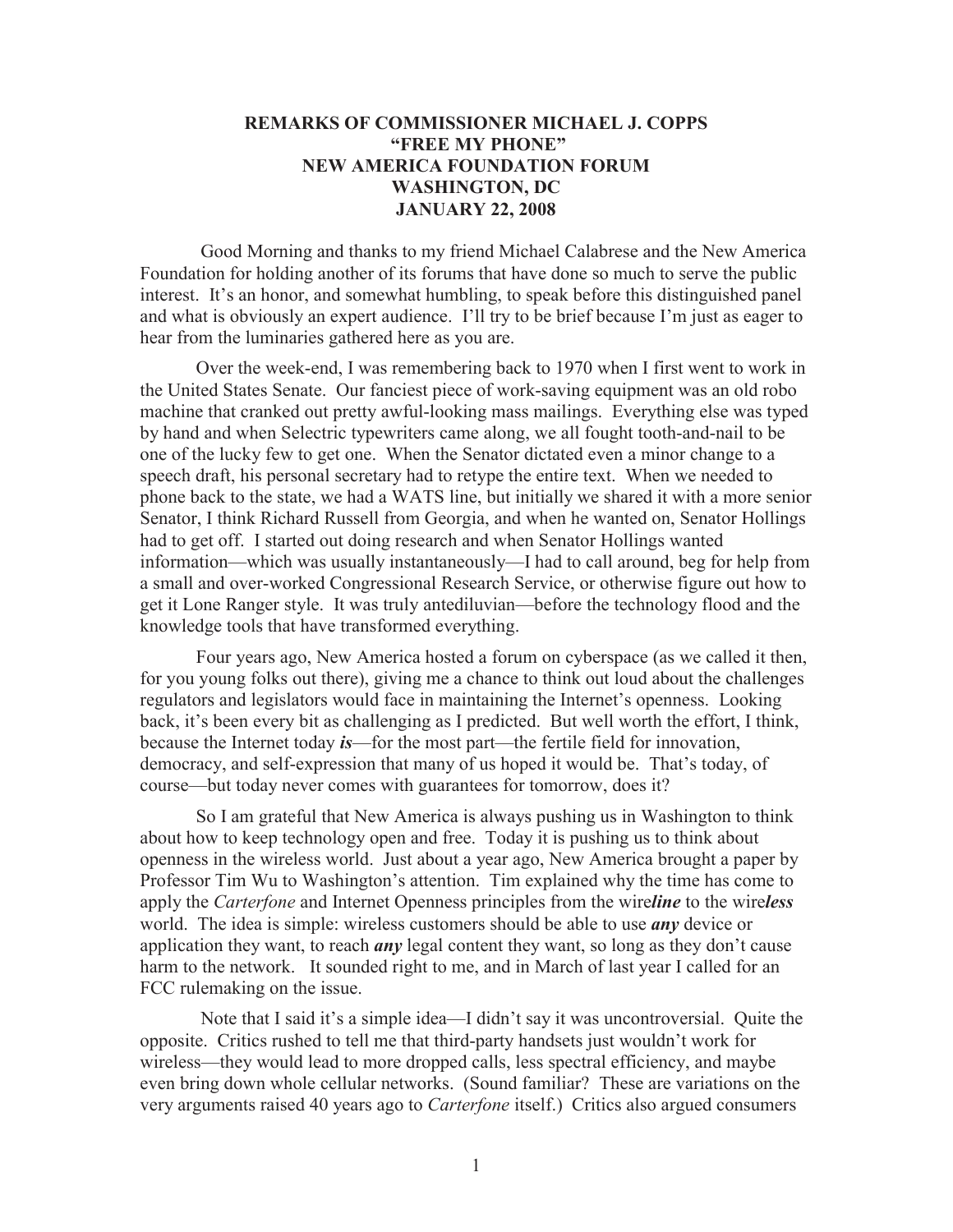didn't want network openness—they were more than happy with the services they had, and additional choices would just confuse them.

That didn't sound quite right to me and, as it turns out, it didn't sound right to some of the nation's leading consumer technology columnists either. Even though we inhabit very different ecosystems, they were—quite separately—concluding that the cell phone market looks a lot worse than other parts of the personal electronics market. And, boy, were they right! When I buy a new computer, I get to choose exactly what I want: a personalized bundle of processor, hard drive, video card, display, networking device and so forth, plus whatever software I wish to load. Wherever I can get a Wi-Fi or Ethernet connection, I can reach the content I want: *Business Week*, the *Wall Street Journal*, the FCC's homepage, or the millions of videos on YouTube. It's a fantastic world of choice—and we need to keep it this way.

Now let's look at the cell phone market. For the most part, we're limited to the handful of phones that our particular carriers have selected for us. Most of those devices offer precious little choice over applications or content. And, even more amazing, though my device may be branded Nokia, Motorola, LG or whatever—it's the *carrier* (not the handset manufacturer) that has the final say on its features. That is why, as Chairman Martin demonstrated at an FCC open meeting, the European version of a leading manufacturer's popular phone comes *with* Wi-Fi, yet the identical model here in the U.S. comes *without* Wi-Fi—simply because the U.S. carrier wanted to protect its business model. How on earth do American consumers benefit when a perfectly good feature is disabled so their carrier can protect its revenue stream?

In addition to the downsides for consumers, the carrier veto handicaps entrepreneurs (which then in turn further harms consumers). When Google's founders had an idea about how to build a search engine, they bought some server space literally using their credit cards (this was in 1998), put their product on the Web, and you all know the rest. When a wireless entrepreneur has a great idea, he or she has to pitch it to the handful of carriers—and if they say no, it never leaves the ground. The *New York Times* reports that European wireless designers think our system is nuts. Maybe they're right.

Now let's fast forward a few months from early 2007, when talk of wireless *Carterfone* first hit Washington. All of a sudden, the rhetoric shifted 180 degrees. It was downright seismic. In Congressional hearings, the FCC's own 700 MHz auction rules, and the front pages of many of the nation's leading newspapers—all the talk was about a new wireless *Carterfone* world. And the latest shoe to drop is that most major carriers have publicly stated that open platforms and open access are, in fact, the models of the future. No longer do we hear about awful harms to networks, gone are the predictions of consumer indifference. Instead, we now have industry-led efforts to create open platform standards. We have leading carriers adopting open access programs—and even asserting that they have been pro-open access for years.

Sounds good. I hope it is as good as it sounds. But we have to ask: has the reality shifted as much as the rhetoric? In 2009, we will start doing case-by-case review of complaints about the 22 MHz of "open platform" 700 MHz spectrum. That will be a good opportunity for the FCC to start looking at the details of these issues. Better yet, we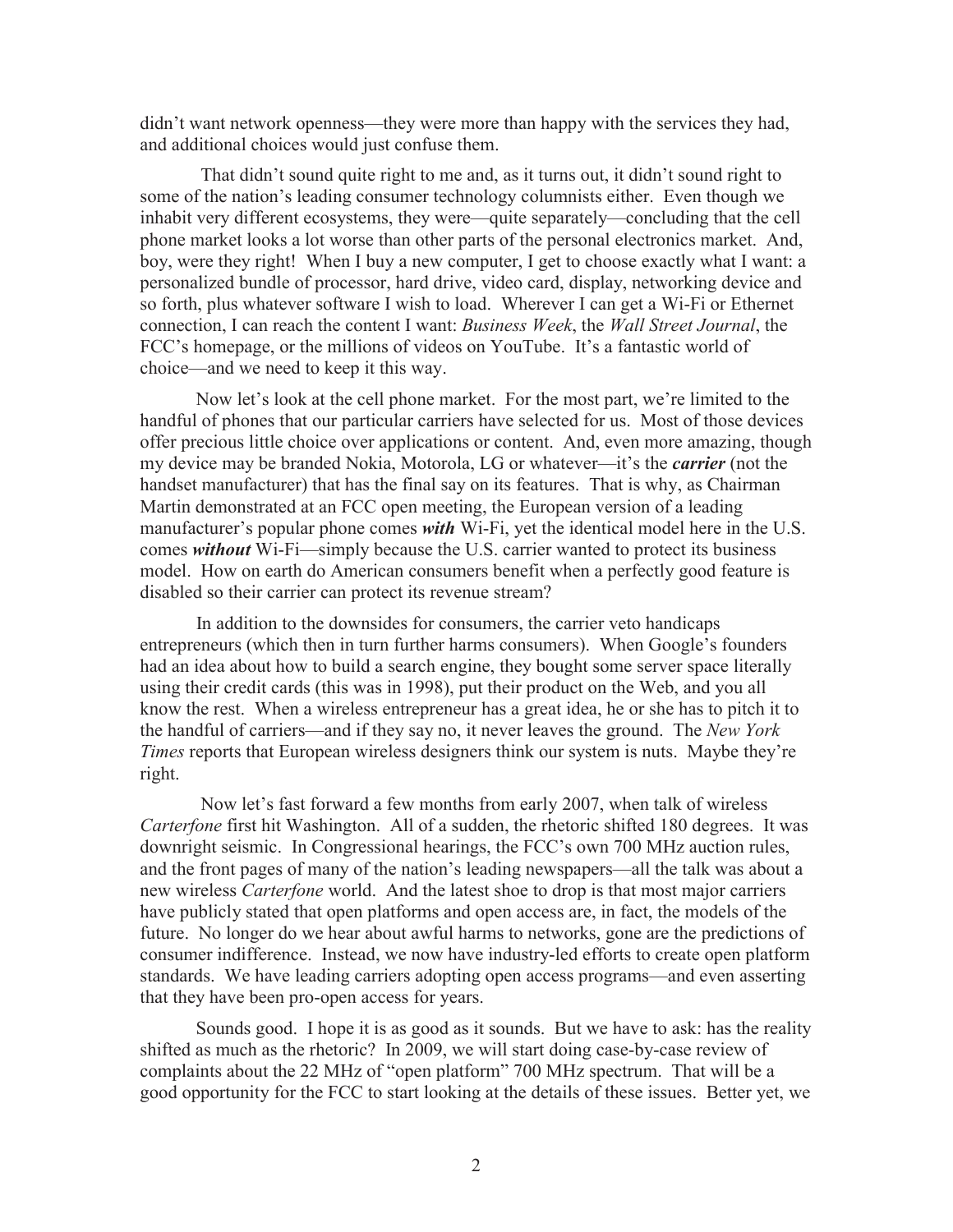could also act at any time to declare general principles for open wireless platforms in response to a petition for rulemaking pending at the Commission right now—something I would enthusiastically support. But if we're talking real-world and what is most likely for 2008, it's that most of the action will be in voluntary industry-led initiatives.

And I won't object strongly to that—at least for now. We've seen with Wi-Fi, for example, that enlightened FCC spectrum policies and industry-led product development can deliver enormous benefits to consumers without too much regulation. But I (and I hope others) will certainly be watching carefully to see how the market develops. I would also like to see the FCC staff watching closely—monitoring is a better word. Not many people categorize me as a Reaganite, but I always liked the sage counsel he gave us when he said, "Trust but verify." The real proof will be in the pudding. If voluntary initiatives bring consumers the kind of choice and freedom that they've come to expect in other parts of the technology marketplace, then I will be fully supportive. If not, then I see and will push for a greater Commission role in protecting consumers and entrepreneurs from the power of the giant telecom providers that now dominate the wireless market.

In particular, I will be looking at a few key areas.

First is price. There are a thousand different ways that a carrier can use pricing plans to discourage consumers from using third-party devices and software. The only limit is the creativity of its marketing department. The simplest example is, of course, a connection charge for bringing your own handset to the carrier. But there are also more subtle ways. If I want a data-only plan because I intend to use VoIP, I shouldn't have to pay a price close to that for traditional voice-plus-data. That's what happened at times in the wireline world with standalone DSL—and we must not let this anti-consumer tactic infect the wireless world.

And then there's the issue of handset subsidization. If a carrier charges \$50 per month for service (based on a 2 year contract with a huge early termination fee) to recover the cost of subsidizing a handset, then I should get a *better* rate if I bring my own phone. And I shouldn't have to accept an early termination fee, either. While I certainly cannot enumerate today every pricing tactic that would cause me concern, I hope these examples give an idea of how I will approach this issue.

Second is consumers' freedom to take the phone from carrier to carrier and to access the applications and legal content of their choosing. This is especially important as mobile handsets become platforms for all sorts of IP-based services. At home, using my PC, I get to choose between iTunes and Amazon.com, Google Maps and Mapquest, and Flickr and Shutterfly. I should have that same freedom of choice on my wireless handset, too—that's good for consumers and good for entrepreneurs. In fact, it is precisely this layered model that has made the Internet so great. When I switch my broadband provider at home, I don't have to buy a new computer. I get to use all my old software, and I can still access the same content on the Internet. It is high time wireless users and entrepreneurs get to take advantage of this freedom, too.

In other words: no blocking, no locking, and no discriminatory degradation of service. This last point is worth emphasizing. It's easy to see why blocking a particular application is bad for consumers, but carriers can also achieve the same result more